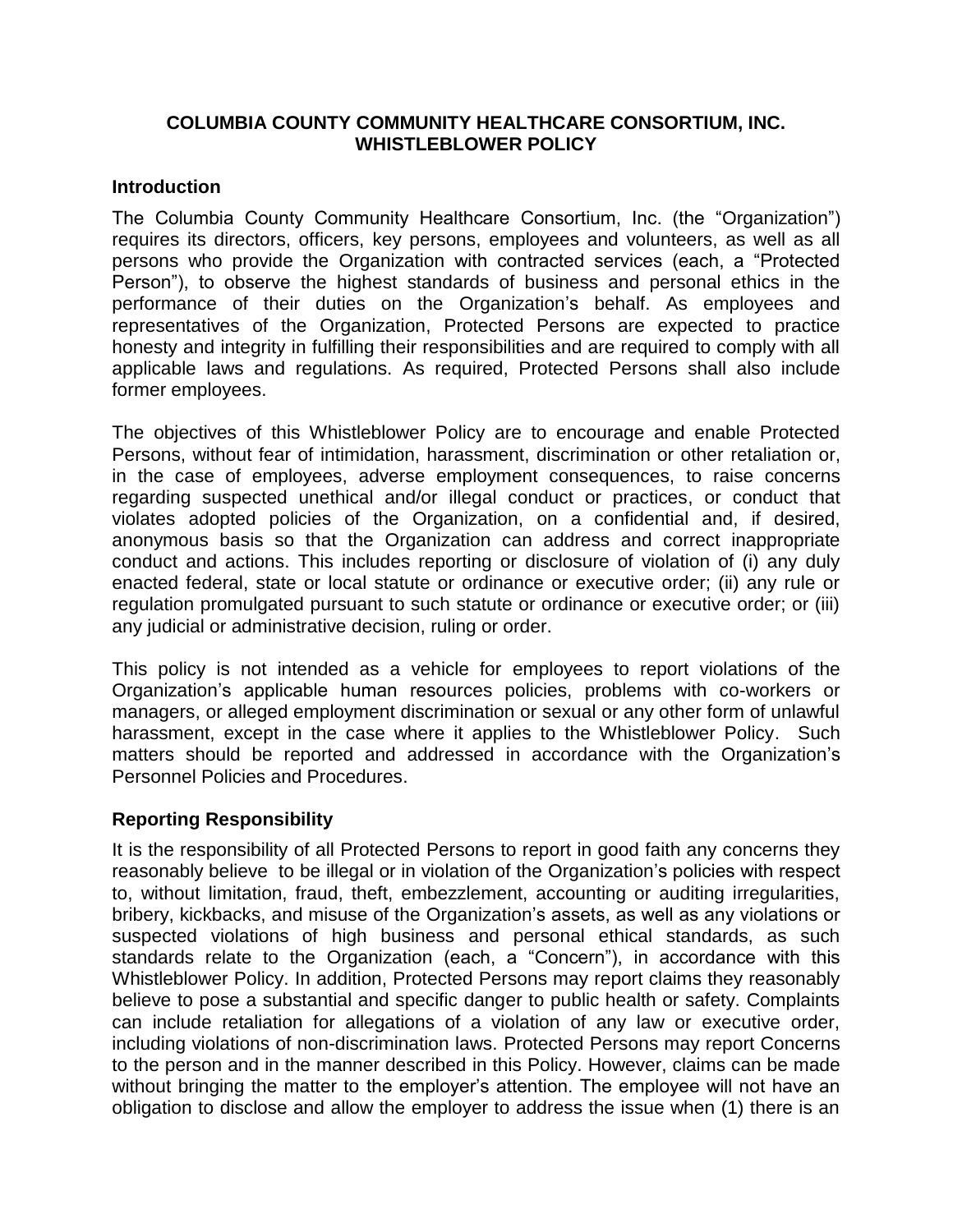imminent and serious danger to public health and safety; (2) the employee reasonably believes that the result of disclosure would be destruction of evidence or concealment of activity; (3) there is a reasonable expectation of activity that could lead to endangering the welfare of a minor; (4) the employee reasonably believes disclosing would result in physical harm to the employee or another person; or (5) the employee reasonably believes a supervisor is already aware and will not correct the problem.

## **No Retaliation**

No Protected Person who in good faith reports a Concern shall suffer intimidation, harassment, retaliation, discrimination or adverse employment consequence because of such report. Retaliatory actions include actual or threatened adverse employment actions, actual or threatened actions that would adversely impact an employee's or former employee's current or future employment, and contacting or threatening to contact immigration or other authorities to report the actual or suspected immigration status of an employee or employee's family or household member. Any employee of the Organization who retaliates against someone who has reported a Concern in good faith is subject to discipline up to and including termination of employment. Notwithstanding anything contained herein to the contrary, this Whistleblower Policy is not an employment contract and does not modify the employment relationship between the Organization and its employees, nor does it change the fact that employees of the Organization are employees at will. Nothing contained herein is intended to provide any Protected Person with any additional rights or causes of action, other than those provided by law.

# **Corporate Compliance Officer**

The Corporate Compliance Officer is responsible for investigating and resolving all reported Concerns and shall advise the Corporate Compliance Committee and, if she deems it appropriate, the Executive Director or the President, of all reported Concerns. The Corporate Compliance Officer shall report to the Corporate Compliance Committee on compliance activity at each regularly scheduled meeting of the Committee.

The Corporate Compliance Officer and her contact information is identified in Attachment 1. *Options for Reporting Corporate Compliance Concerns.* 

# **Reporting Concerns**

Any Concerns should be reported as soon as shall be practicable to the Corporate Compliance Officer. Any questions with regard to the scope, interpretation or operation of this Whistleblower Policy should also be directed to the Corporate Compliance Officer.

In the event a report Concerns the Corporate Compliance Officer herself, Concerns may be addressed to the Chair of the Corporate Compliance Committee of the Board of Directors.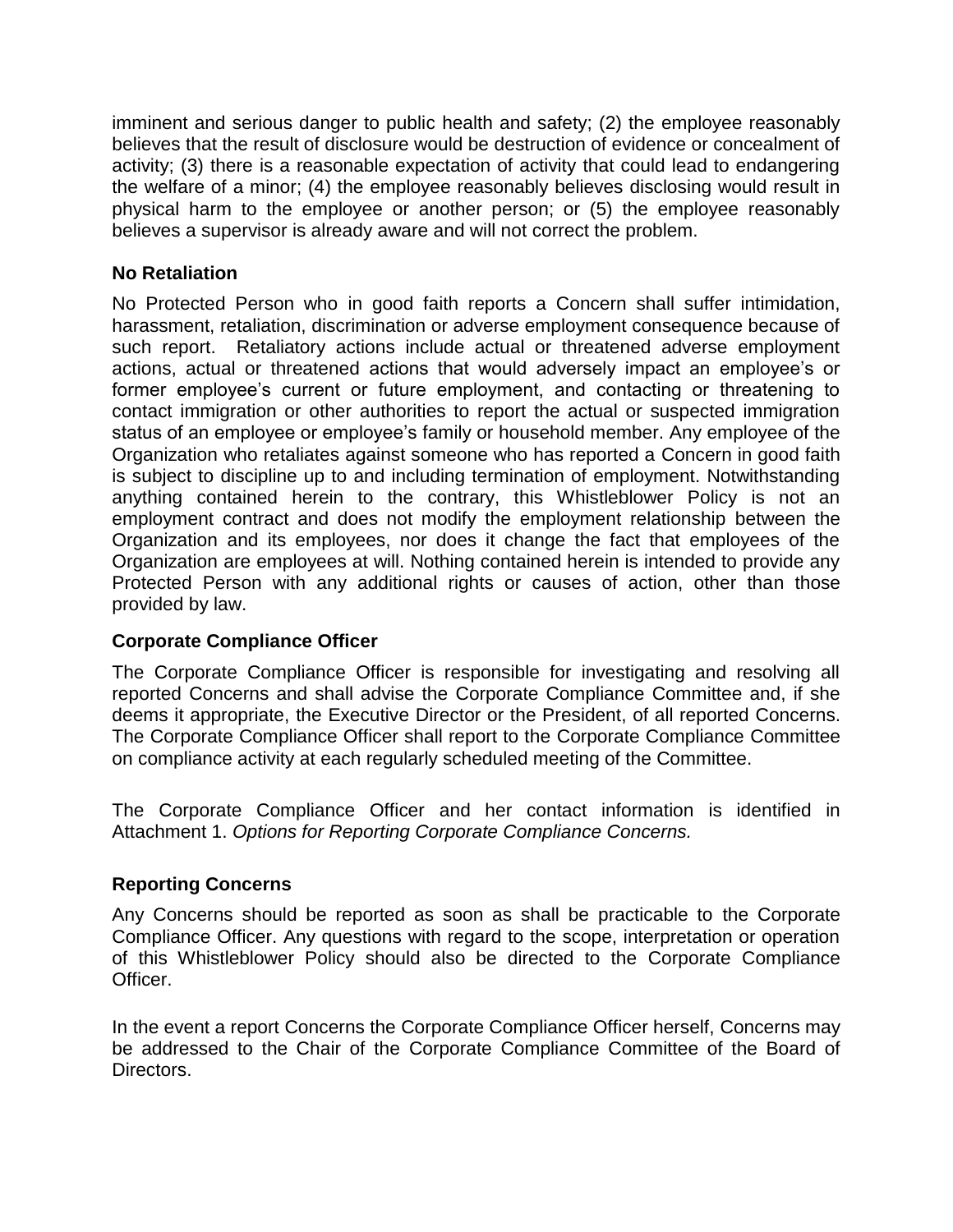Contact information for the Corporate Compliance Officer is included in Attachment 1. *Options for Reporting Corporate Compliance Concerns.* Additionally, Attachment 1 contains information regarding the Corporate Compliance Hotline, the Corporate Compliance Notification Box, and the Chair of the Corporate Compliance Committee.

#### **Investigations**

The Corporate Compliance Officer may delegate the responsibility to investigate a reported Concern to one or more employees of the Organization or to any other individual, including persons not employed by the Organization, selected by the Corporate Compliance Officer; provided that the Corporate Compliance Officer may not delegate such responsibility to an employee or other individual who is the subject of the reported Concern or in a manner that would compromise either the identity of an employee who reported the Concern anonymously or the confidentiality of the complaint or resulting investigation. Notwithstanding anything herein to the contrary, the scope, manner and parameters of any investigation of a reported Concern shall be determined by the Corporate Compliance Officer and the Organization and its employees shall cooperate as necessary in connection with any such investigation.

#### **Acting in Good Faith**

Anyone reporting a Concern must act in good faith and have reasonable grounds for believing that the information disclosed may indicate a violation of law and/or ethical standards. Any allegations that prove to have been made maliciously or knowingly to be false will be viewed as a serious disciplinary offense.

## **Confidentiality**

The Organization takes seriously its responsibility to enforce this Whistleblower Policy and therefore encourages any person reporting a Concern to identify him or herself so as to facilitate any resulting investigation. Notwithstanding the foregoing, in reporting a Concern, a Protected Person may request that such report be treated in a confidential manner (including that the Organization take reasonable steps to ensure that the identity of the reporting person remains anonymous). Concerns may also be reported on an anonymous basis. Reports of Concerns will be kept confidential to the extent possible, consistent with the need to conduct an adequate investigation.

## **Handling of Reported Concerns**

The Corporate Compliance Officer will acknowledge receipt of each reported Concern within five business days, but only to the extent the reporting person's identity is disclosed or a return address is provided. All reports will be promptly investigated; the scope of any such investigation will be at the discretion of the Corporate Compliance Officer, and appropriate corrective action will be taken if warranted by the investigation.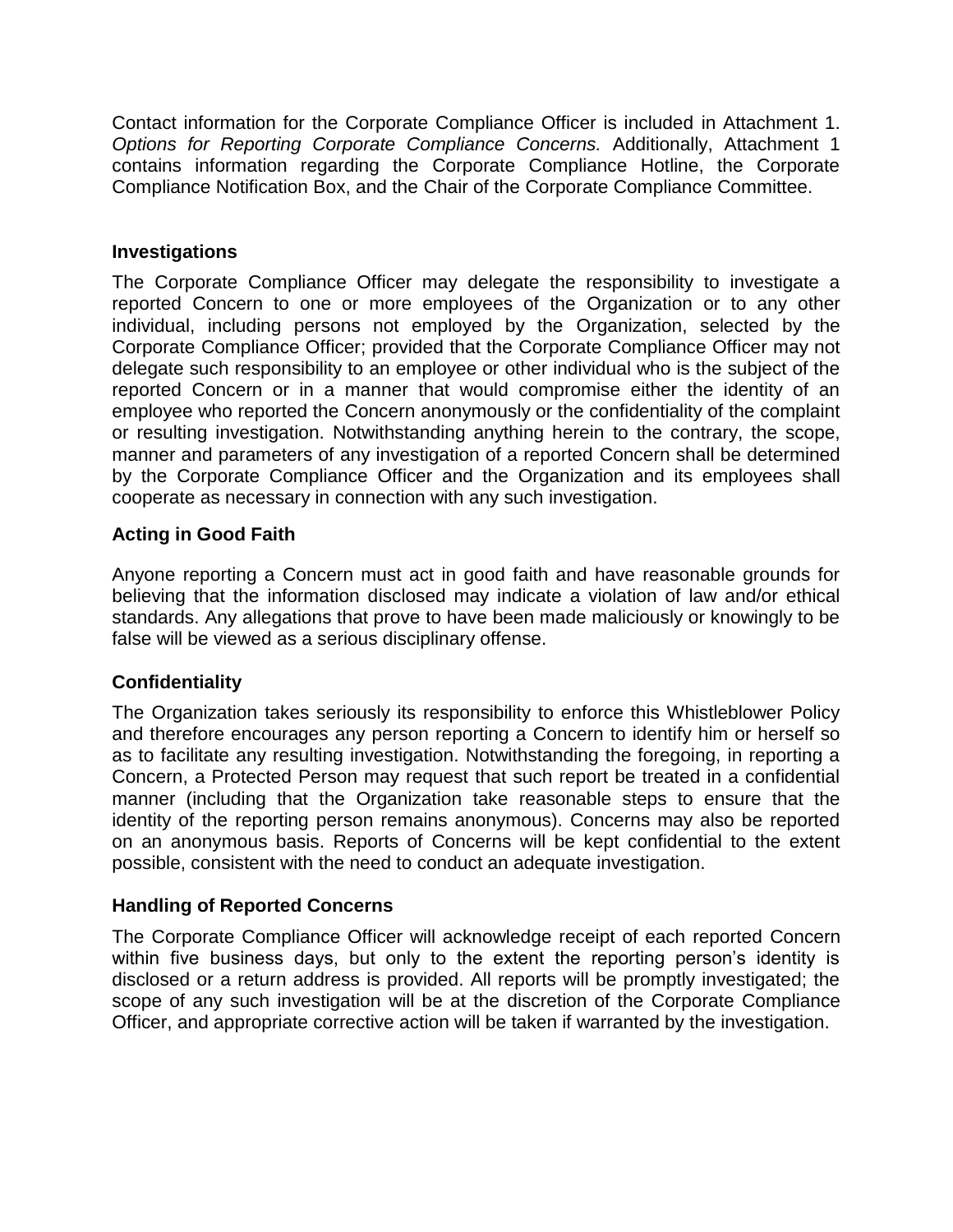## **Records**

The Corporate Compliance Officer will retain on a strictly confidential basis for a period of seven years (or otherwise as required under the Organization's record retention policies in effect from time to time) all records relating to any reported Concern and to the investigation and resolution thereof. All such records are confidential to the Organization and such records will be considered privileged and confidential.

## **Distribution**

The Organization shall distribute a copy of this Whistleblower Policy to all Protected Persons. It will also be conspicuously posted on the Employee Notification Board, which is easily accessible, well-lit and frequented by employees.

A copy will be provided to all applicants via the agency website.

Policy adopted by the Organization's Board of Directors at its meeting on February 2, 2022.